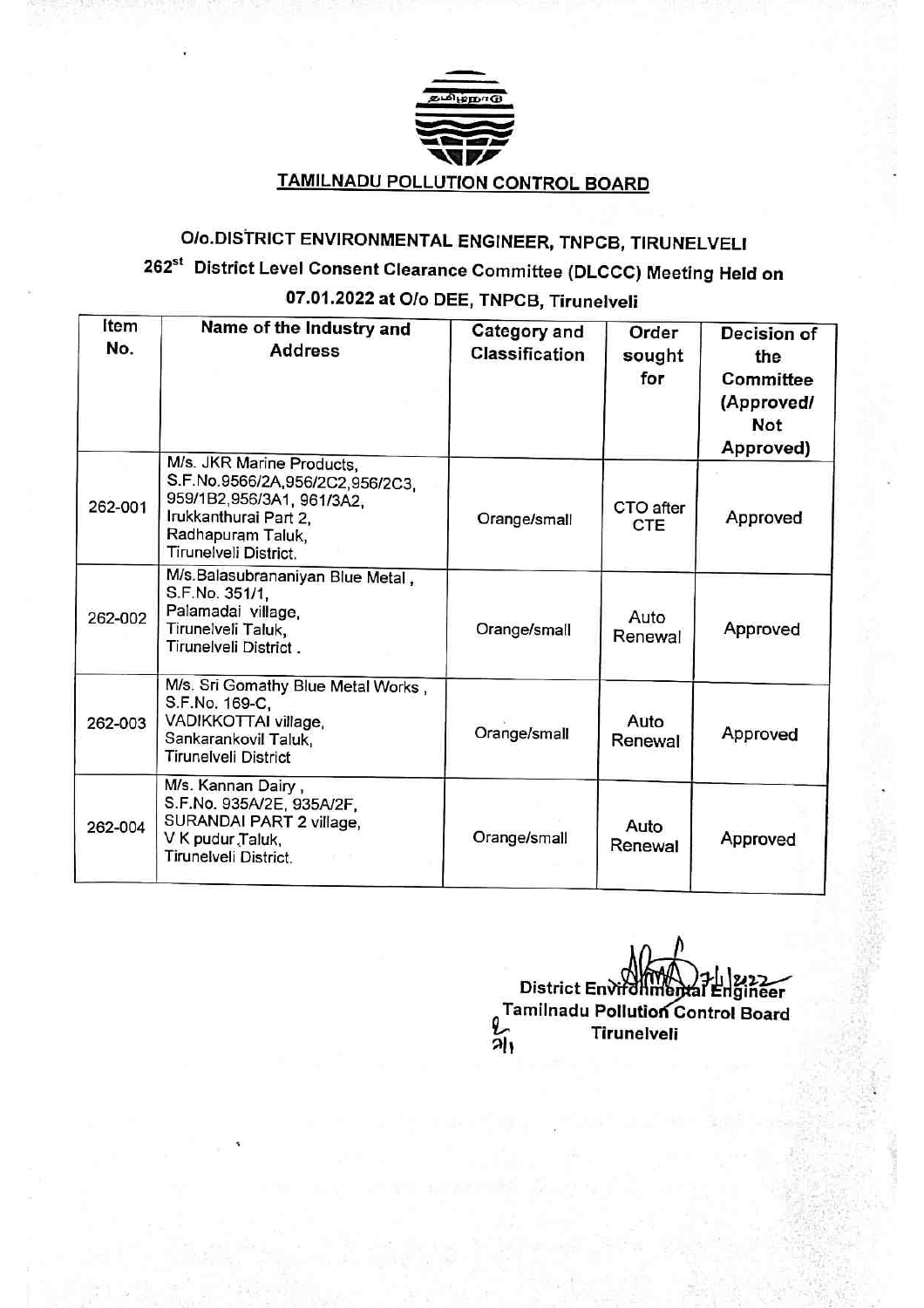

## Olo.DISTRICT ENVIRONMENTAL ENGINEER, TNPCB, TIRUNELVEL

## 263<sup>st</sup> District Level Consent Clearance Committee (DLCCC) Meeting Held on 11.01.2022 at Olo DEE, TNPCB, Tirunelveli

| Item    | Name of the Industry and                                                                                                                                                                                                                        | <b>Category and</b> | Order                    | Decision of                                 |
|---------|-------------------------------------------------------------------------------------------------------------------------------------------------------------------------------------------------------------------------------------------------|---------------------|--------------------------|---------------------------------------------|
| No.     | <b>Address</b>                                                                                                                                                                                                                                  | Classification      | sought                   | the                                         |
|         |                                                                                                                                                                                                                                                 |                     | for                      | Committee<br>(Approved/<br>Not<br>Approved) |
| 263-001 | M/s. Balapravinth Rough Stone And<br>Gravel Quarry,<br>S.F.No. 883/2(P), 883/3 (P). 883/4,<br>883/5, 883/6, 883/7 (P), 883/13B (P),<br>Irukkanthurai Part -2 Village,<br>Radhapuram Taluk,<br>Tirunelveli District.                             | Red/Small           | CTO-<br><b>Direct</b>    | Approved                                    |
| 263-002 | M/s. Kanthimathi Earth Quarry,<br>S.F.No. 244/1, 244/2, 244/3, 245/1,<br>245/2, 245/3, 245/4 & 245/5,<br>Dharugapuram Village,<br>Sivagiri Taluk,<br>Tenkasi District.                                                                          | Red/Small           | CTO-<br>Direct           | Approved                                    |
| 263-003 | M/s. GKN Blue Metal And Mines Pvt<br>Ltd., (Rough Stone And Gravel<br>Quarry), S.F.No. 254/1 (P), 255 (P),<br>262, 263 & 264,<br>Chitharchathiram Village,<br>Manur Taluk,<br>Tirunelveli District.                                             | Red/Small           | CTO-<br><b>Direct</b>    | Approved                                    |
| 263-004 | M/s.Ibrahim Kutty Rough Stone And<br>Gravel Quarry,<br>S.F.No. 17/4, 17/5, 17/6, 19/5, 19/7,<br>19/8, 19/9, 19/10, 19/11, 19/12, 19/13<br>& 19/14,<br>Ariyanayagipuram Village,<br>Kadayanallur Taluk,<br>Tenkasi District.                     | Red/Small           | $CTO -$<br><b>Direct</b> | Approved                                    |
| 263-005 | M/s. Kuttub Sulthan Rough Stone<br>Jelly And Gravel Quarry,<br>S.F.No. 1721/1 & 1722 (part)<br>Madavakurichi Village,<br>Manur Taluk,<br>Tirunelveli District.                                                                                  | Red/Small           | CTO-<br>Direct           | Approved                                    |
| 263-006 | M/s. Peter Robin Rough Stone And<br>Gravel Quarry,<br>S.F.No. 449/2, 478/1A1A, 478/1A2,<br>478/1A3, 479/1A, 479/1B, 479/1C,<br>479/3A, 479/4A, 479/4B1, 479/4C1,<br>Irukkanthurai Part 2 Village,<br>Radhapuram Taluk,<br>Tirunelveli District. | Red/Small           | CTO-<br>Direct           | Approved                                    |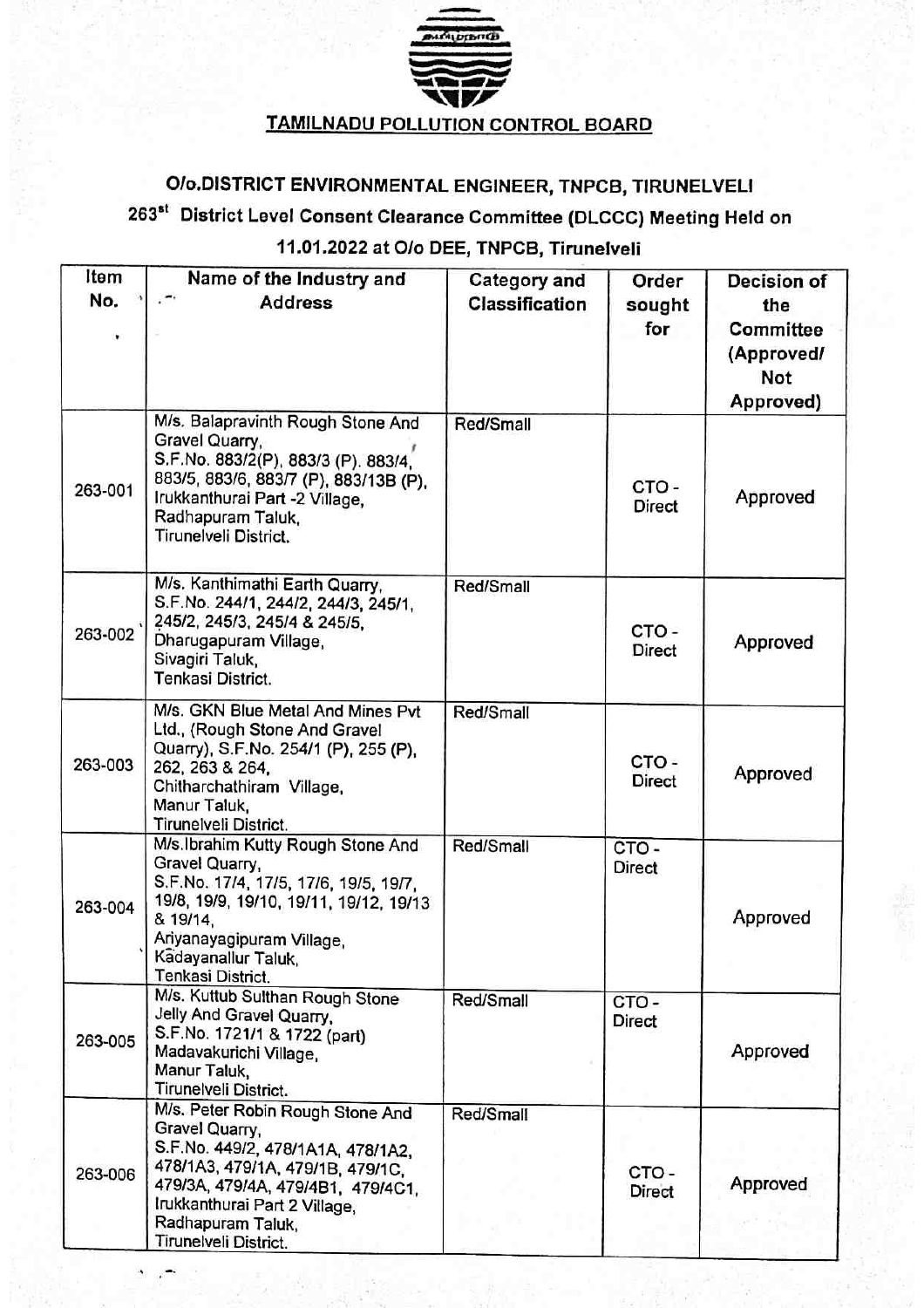| 263-007 | M/s. P.B.K Blue Metal,<br>S.F.No. 103 Pt, 104, 105, 106 Pt,<br>Kanarpatti Village,<br>Manur Taluk,<br>Tirunelveli District.                                         | Orange/Small | CTO-<br><b>Direct</b> | Approved |
|---------|---------------------------------------------------------------------------------------------------------------------------------------------------------------------|--------------|-----------------------|----------|
| 263-008 | M/s. Kalaiselvi Rough Stone And<br>Gravel Quarry,<br>S.F.No. 99/1, 102/1, 102/2 & 103,<br>Chandirangondan Village,<br>Thiruvengadam Taluk,<br>Tirunelveli District. | Red/Small    | CTO-<br><b>Direct</b> | Approved |

22<br>District Environmental Engine <sub>0</sub> Tamilnadu Pełfution Control Board Tirunelveli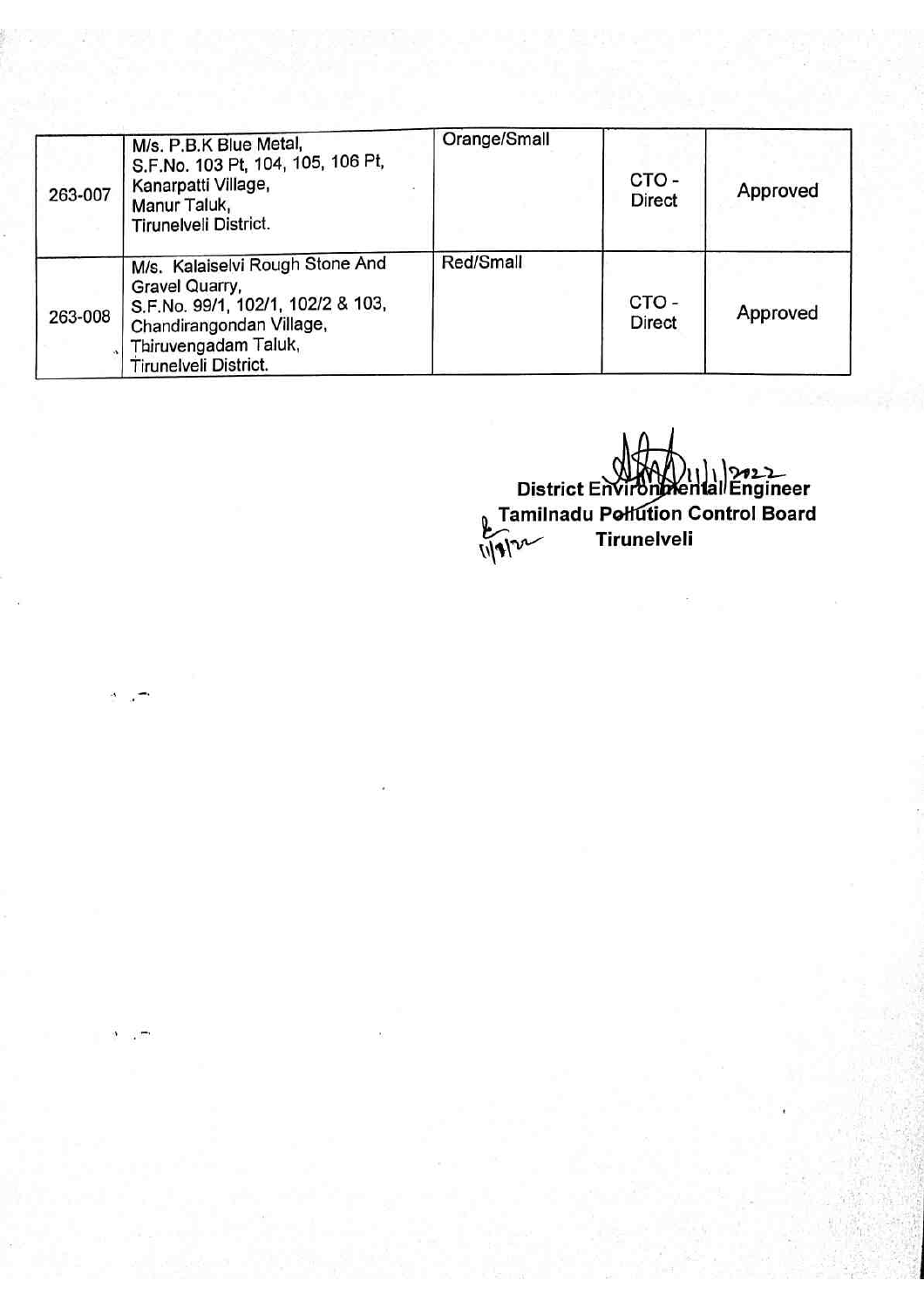

### **TAMILNADU POLLUTION CONTROL BOARD**

# O/o.DISTRICT ENVIRONMENTAL ENGINEER, TNPCB, TIRUNELVELI 264<sup>st</sup> District Level Consent Clearance Committee (DLCCC) Meeting Held on 13.01.2022 at O/o DEE, TNPCB, Tirunelveli

| Item<br>No. | Name of the Industry and<br>Address<br>tt                                                                                                                                               | Category and<br>Classification | Order<br>sought<br>for | Decision of<br>the<br>Committee<br>(Approved/<br>Not<br>Approved) |
|-------------|-----------------------------------------------------------------------------------------------------------------------------------------------------------------------------------------|--------------------------------|------------------------|-------------------------------------------------------------------|
| 264-001     | M/s. Muppidathi Gravel And Earth<br>Quarry.<br>S.F.No. 151(P),<br>Vädikkottai Village,<br>Sankarankovi Taluk,<br>Tenkasi District.                                                      | Red/Small                      | CTO-<br>Direct         | Approved                                                          |
| 264-002     | M/s. Alex Ponnarasu Rough Stone<br>And Gravel Quarry,<br>S.F.No. 456/2 (P) & 456/3 (P)<br>Vagaikulam Village,<br>Manur Taluk,<br>Tirunelveli District.                                  | Red/Small                      | CTO-<br>Direct         | Approved                                                          |
| 264-003     | M/s. Joseph Rough Stone And Gravel<br>Quarry,<br>S.F.No. 488,<br>Pillalyarkulam Village,<br>Manur Taluk,<br>Tirunelveli District.                                                       | Red/Small                      | CTO-<br>Direct         | Approved                                                          |
| 264-004     | M/s. Kanchanadevi Rough Stone And<br>Gravel Quarry,<br>S.F.No. 295/2E(P), 295/2F(P),<br>295/2G(P), 295/2H and 295/2I(P)<br>Kulayaneri Village,<br>V K Pudur Taluk,<br>Tenkasi District. | Red/Small                      | CTO-<br>Direct         | Approved                                                          |
| 264-005     | M/s. Malaivel Siddha Hospital,<br>S.F.No. 89/2A, 889/2B, 889/2C, 889/2D<br>& 889/2E,<br>Karivalamvantha Nallur Village,<br>Sankarankovil Taluk,<br>Tenkasi District.                    | Orange/Small                   | CTO-<br>Direct         | Approved                                                          |
| 264-006     | M/s. Sheera Hospital,<br>S.F.No. 685/1A,<br>Kambaneri Pudukudi Two Village,<br>Kadayanallur Taluk,<br>Tenkasi District                                                                  | Orange/Small                   | CTO-<br>Direct         | Approved                                                          |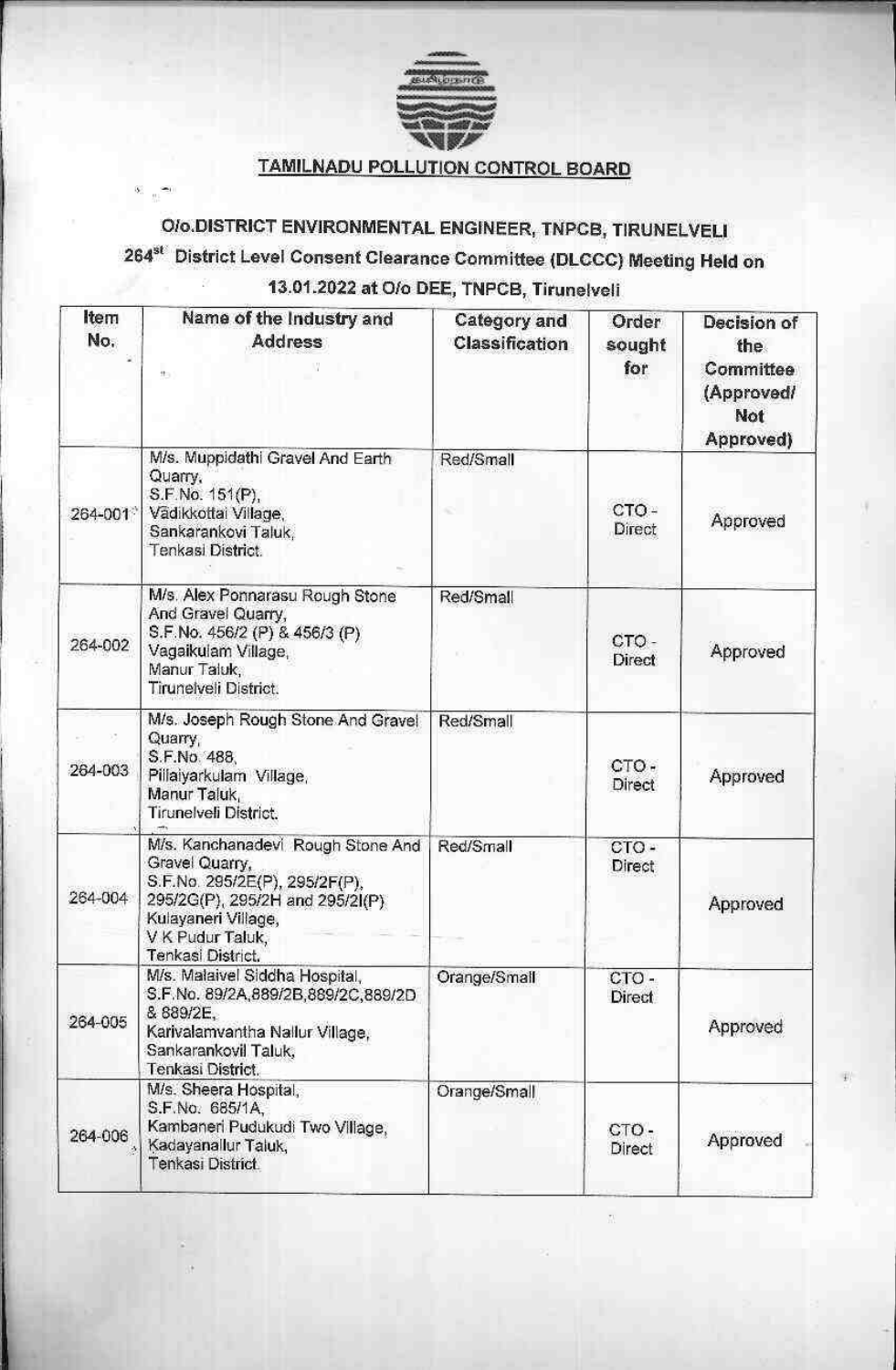| 264-007 | M/s. Athinath Ortho Care Center,<br>S.F.No. 304,<br>Sankarankovil Village,<br>Sänkarankovil Taluk,<br>Tenkasi District. | Orange/Small | CTO-<br>Direct | Approved |
|---------|-------------------------------------------------------------------------------------------------------------------------|--------------|----------------|----------|
| 264-008 | M/s. J.K Minerals,<br>S.F.No. 300/12B,<br>Panagudi Part 1Village,<br>Radhapuram Taluk,<br>Tirunelveli District.         | Green/Small  | сто-<br>Direct | Approved |

83 -877

极关

District Environmental Engineer<br>Tamilnadu Pollution Control Board<br>Tirunelveli  $\frac{a}{|s|}$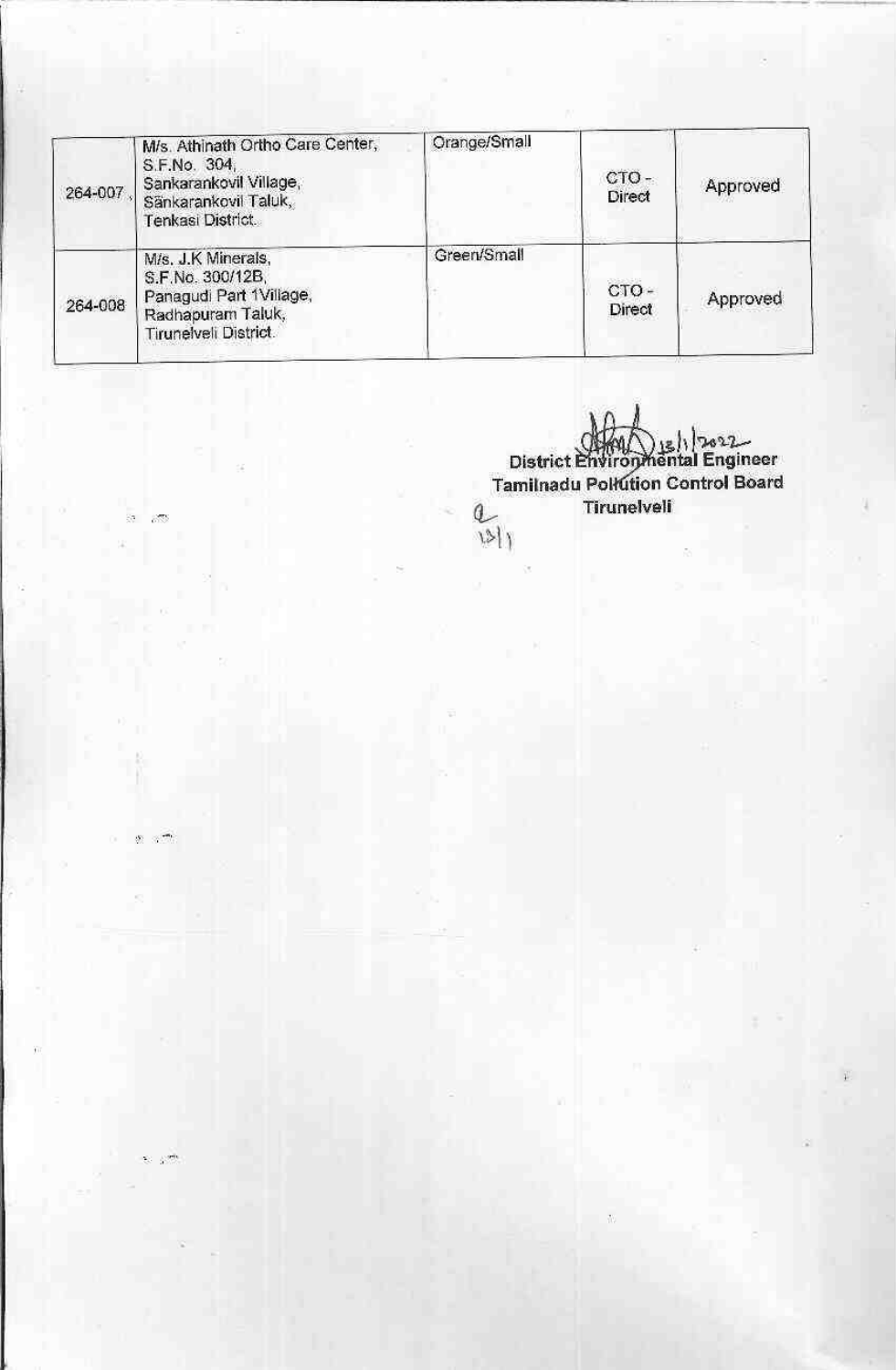

### TAMILNADU POLLUTION CONTROL BOARD

# O/o.DISTRICT ENVIRONMENTAL ENGINEER, TNPCB, TIRUNELVELI 265<sup>st</sup> District Level Consent Clearance Committee (DLCCC) Meeting Held on 28.01.2022 at O/o DEE, TNPCB, Tirunelveli

| Item<br>No. | Name of the Industry and<br><b>Address</b>                                                                                                                                                    | Category and<br><b>Classification</b> | Order<br>sought<br>for     | Decision of<br>the<br>Committee<br>(Approved/<br>Not<br>Approved) |
|-------------|-----------------------------------------------------------------------------------------------------------------------------------------------------------------------------------------------|---------------------------------------|----------------------------|-------------------------------------------------------------------|
| 265-001     | M/s. Aswath Blue Metals Rough<br>Stone And Gravel Quarry,<br>S.F.No. 956 & 957<br>Chazhianallur Village,<br>Manur Taluk,<br>Tirunelveli District.                                             | Red/Small                             | CTO-<br><b>Direct</b><br>o | Approved                                                          |
| 265-002     | M/s. Jaisankar Rough Stone And<br>Gravel Quarry,<br>S.F.No. 31/1 & 31/5,<br>Vaddakuputhur Village,<br>Sankarankovil Taluk,<br>Tenkasi District.                                               | Red/Small                             | CTO-<br>Direct             | Approved                                                          |
| 265-003     | M/s. Rajan Rough Stone And Gravel<br>Quarry,<br>S.F.No. 934/1(P), 934/2(P), 934/3(P),<br>934/4(P), 935/2, 935/3 & 936/8,<br>Venkadampatti 1 Village,<br>Alangulam Taluk,<br>Tenkasi District. | Red/Small                             | $CTO -$<br>Direct          | 歩<br>Approved                                                     |
| 265-004     | M/s. Sadasravel Rough Stone And<br>Gravel Quarry,<br>S.F.No. 414 (P).<br>Therkku Madathur Village,<br>Tenkasi Taluk,<br>Tenkasi District.                                                     | Red/Small                             | CTO-<br>Direct             | <b>CONTRACTOR</b><br>Approved                                     |
| 265-005     | M/s. Saraswathi Rough Stone And<br>Gravel Quarry,<br>S.F.No. 33/1, 33/2 & 33/3A.<br>Vadikkottai Village,<br>Sankarankovil Taluk,<br>Tenkasi District.                                         | Red/Small                             | $CTO -$<br>Direct          | Approved                                                          |
| 265-006     | M/s. Subathra Rough Stone And<br>Gravel Quarry,<br>S.F.No. 63/1A (P) & 64/1A1 (P),<br>Odaimarichchan Village.<br>Alangulam Taluk,<br>Tenkasi District.                                        | Red/Small                             | CTO-<br><b>Direct</b>      | Approved                                                          |
| 265-007     | M/s. Vinoth Sankarlal Rough Stone<br>Jelly And Gravel Quarry,<br>S.F.No. 63/1A (P) & 64/1A (P),<br>Odalmarichchan Village,<br>Ambasamudram Taluk,<br>Tirunelveli District.                    | Red/Small                             | CTO-<br>Direct             | Approved                                                          |